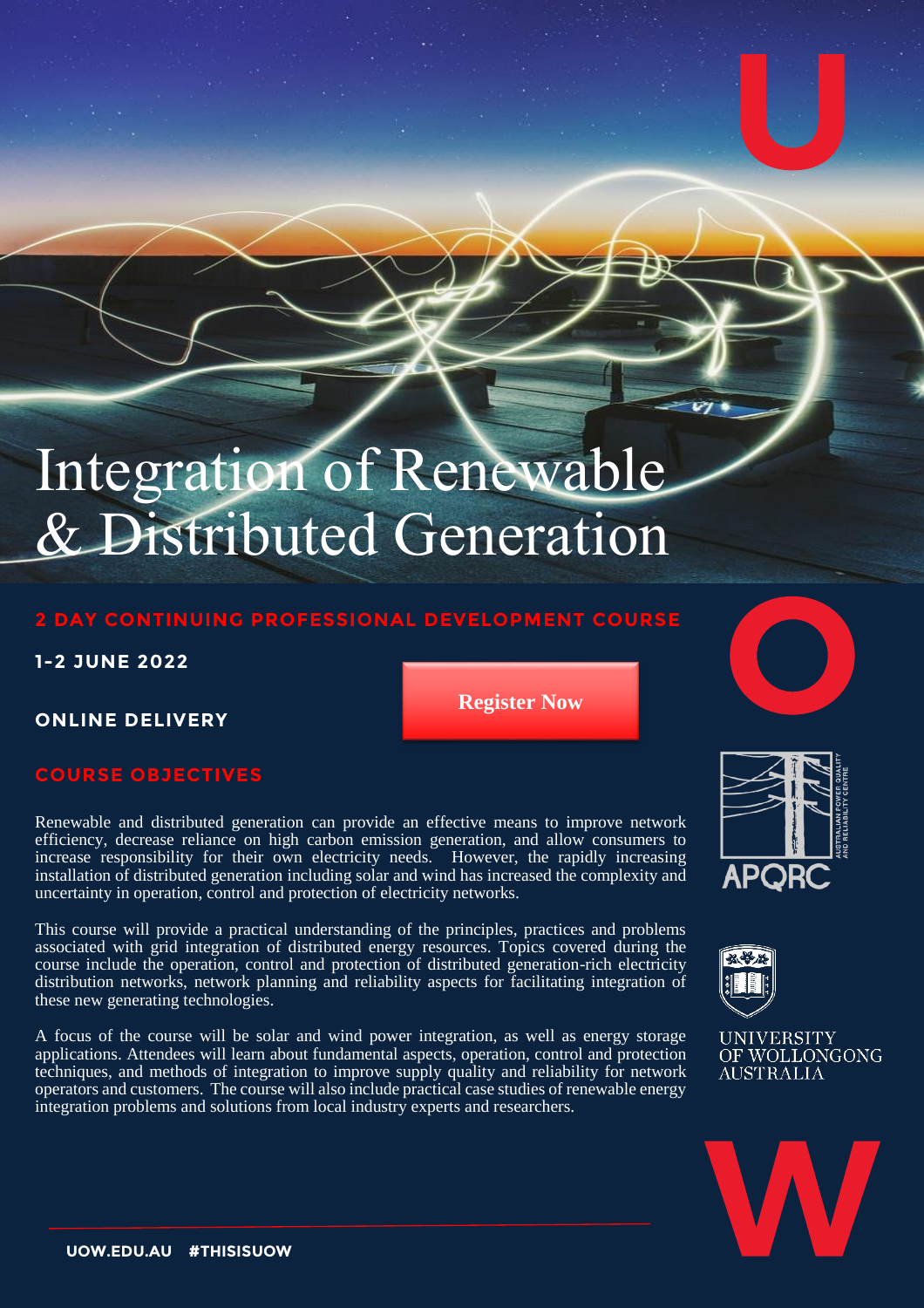#### **COURSE BENEFITS**

This course has been designed to assist managers, utility specialists and technical staff who wish to advise customers on renewable energy integration or who provide services to large clients. The course will also be useful for those who wish to better understand aspects of network design, construction and maintenance techniques for maximising renewable energy hosting capacity. By attending the course, you will gain knowledge and skills to assist you to:

- Appreciate the different renewable and distributed generation resources, their operation, and functional aspects
- Better understand the challenges and impacts related to integration of different renewable and distributed generation resources into electricity networks
- Gain knowledge of guidelines and standards for integration of these new energy resources into electricity grids
- Have a systematic understanding of the capabilities of battery energy storage systems and how they should be designed
- Develop an understanding of the definition of microgrids, how they operate and their potential benefits

#### **TRAINING INVESTMENT**

The course investment provides for an inclusive industry related training package including course notes. The course fee is **AUD \$1770 including GST** per person.

Participants may count course hours towards their continuing professional development requirements. **NOTE**: Arrangements for accommodation are the responsibility of participants and costs are not included in the course fee.

### **ABOUT THE SPEAKERS**



**Professor Sarath Perera** was the Technical Director of the Australian Power Quality and Reliability Centre for the last 15 years. He is also a Professor in the School of Electrical, Computer and Telecommunications Engineering. Professor Perera has over 40 years' experience in the areas of power quality, distribution system reliability, EMC and power system simulation techniques. He is the Chair of Standards Australia technical committee EL-034 'Power Quality'.



**Associate Professor Duane Robinson** is the Technical Director of the Australian Power Quality and Reliability Centre. Associate Professor Robinson is also the Deputy Director Sustainable Buildings Research Centre and Associate Professor at the University of Wollongong. His research interests include modelling, analysis and control of power distribution systems, energy efficiency in networks and at point of utilisation, sustainable building practices, microgrids and distributed generation, power quality and mitigation techniques.



**Mr. Sean Elphick** is the Research Coordinator with the Australian Power Quality & Reliability Centre. He has almost 20 years' experience in the areas of power quality monitoring and data analysis. Sean is a member of EL-042-03, the Standards Australia subcommittee responsible for development of the Australian Standard for grid-tie inverters, AS 4777.



**Mr. Neil Brown** is an Honorary Fellow of the University of Wollongong, and a Fellow of the Institution of Engineers Australia and a Senior Member of IEEE. He has worked continuously in the electrical power industry in utilities, consulting and contracting firm. Mr Brown specialises in protection and control of generation, transmission and distribution systems, power system planning and power quality management.